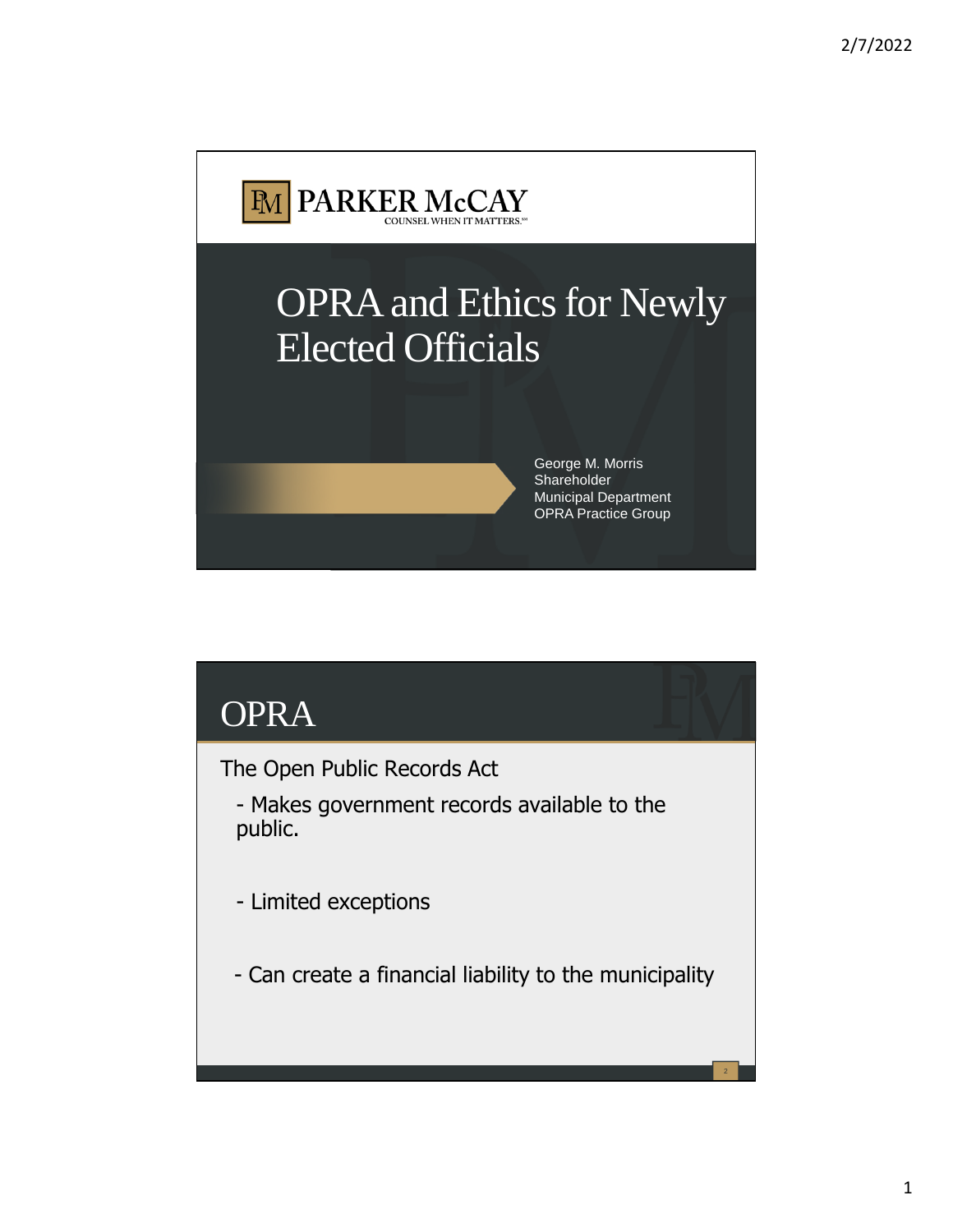#### The Dual Purposes of OPRA

The Records Custodian (the Municipal Clerk) must:

Release records (unless an exemption exists)

#### AND BALANCE

 Safeguard personal information which has been entrusted from disclosure when citizen provides information with reasonable expectation of privacy.

# What is a Public Record

A "government record" is any paper, written or printed book, document, drawing, map, plan, photograph, microfilm, data processed or image processed document, information stored or maintained electronically or by sound-recording or in a similar device, or any copy thereof, that has been made, maintained or kept on file in the course of his or its official business by any officer, commission, agency or authority of the State or of any political subdivision thereof, including subordinate boards thereof, or that has been received in the course of his or its official business by any such officer, commission, agency, or authority of the State or of any political subdivision thereof, including subordinate boards thereof. The terms shall not include inter-agency or intra-agency advisory, consultative, or deliberative material.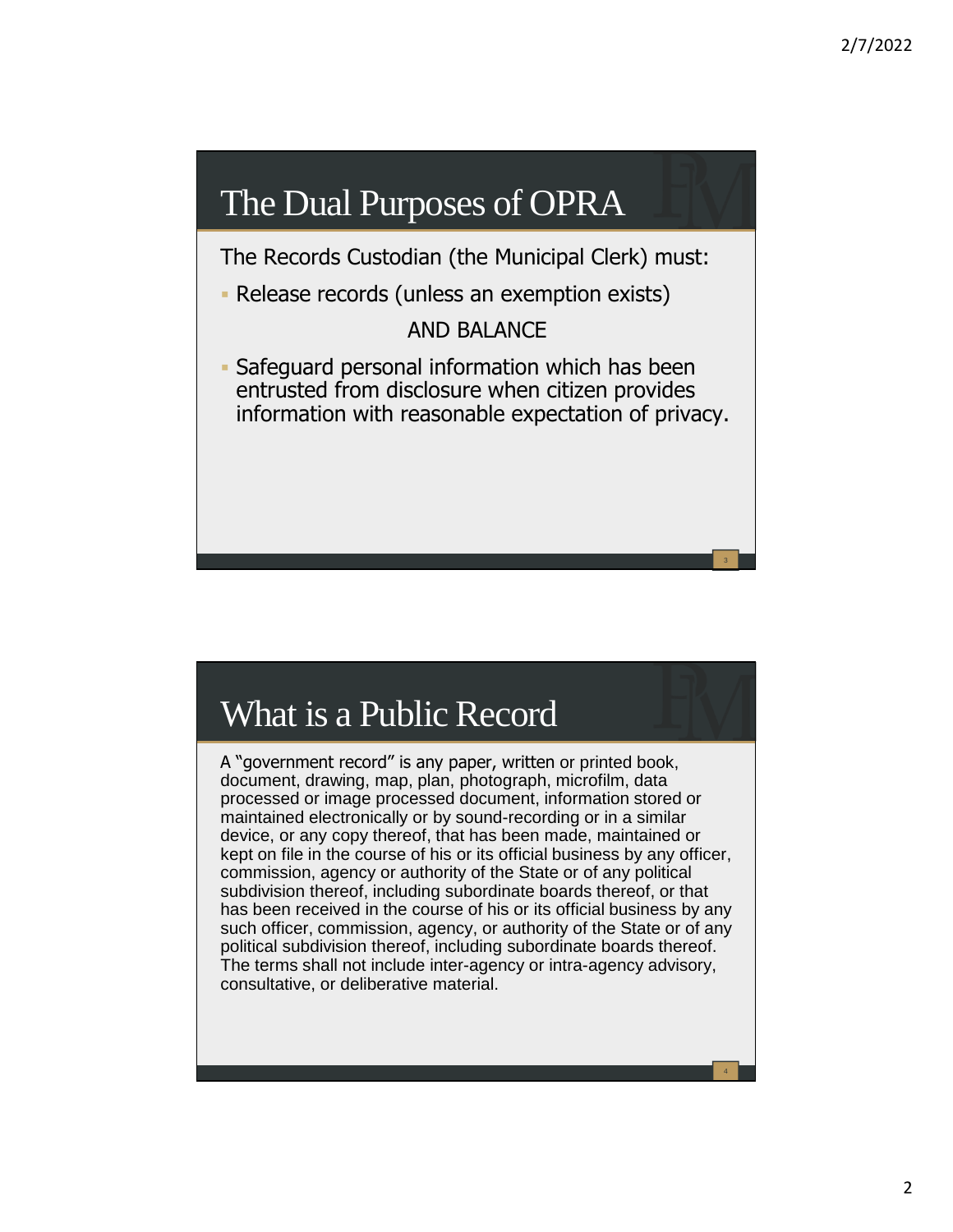

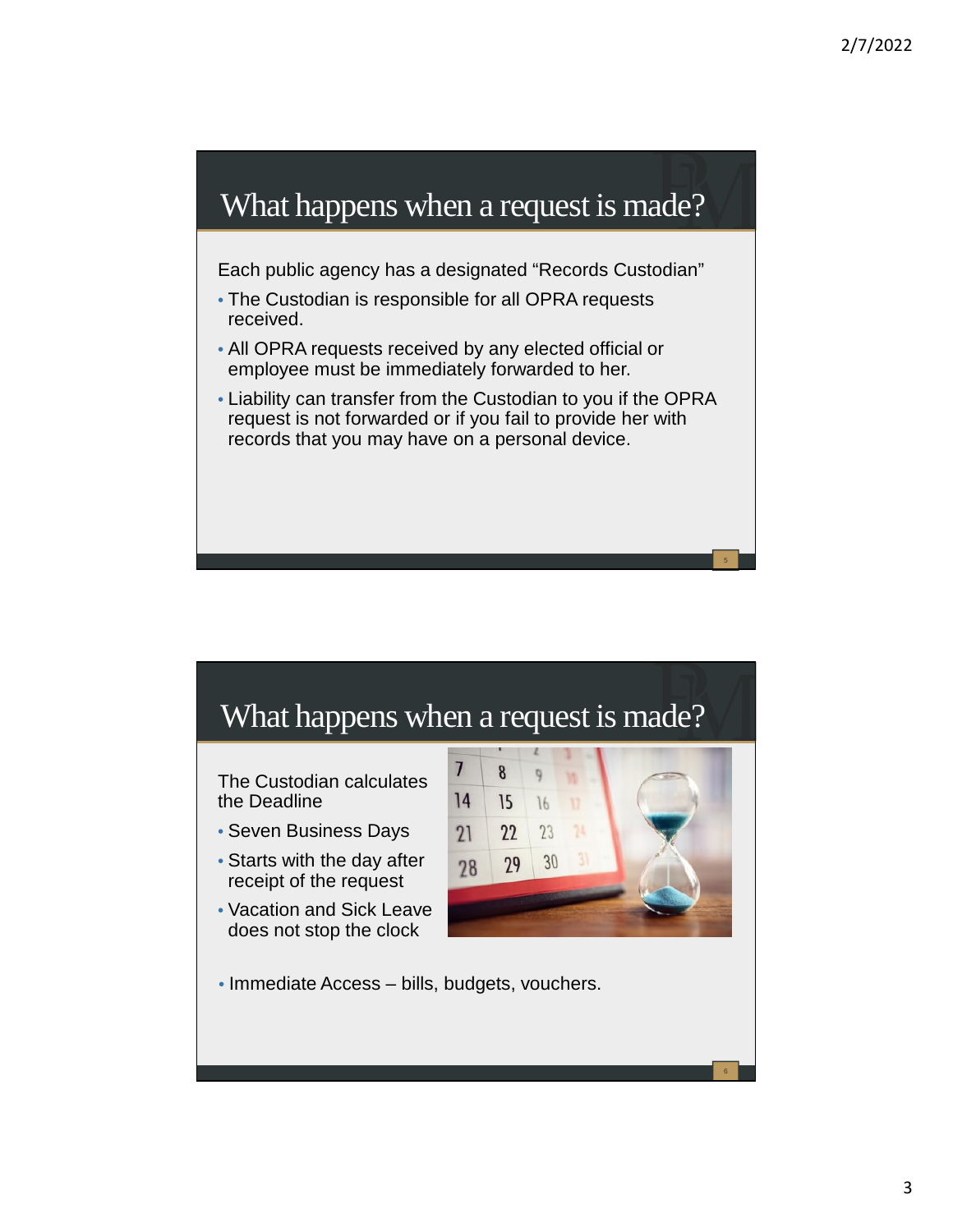#### What happens when a request is made?

Is the request Valid?

- Must ask for a document
- Not required to answer questions the person can ask those during public comment or simply outside of an OPRA request
- Not required to conduct "research" looking for documents is not research.
- Custodian must respond in writing

# Can Custodian "Stop the Clock"?

7 business days but…

- Unclear request can stop the clock – if you tell them
- Partial response better than no response
- Clerk can ask for an extension (be reasonable)
	- Must state reasons why the deadline can't be met
	- Must give a realistic response date

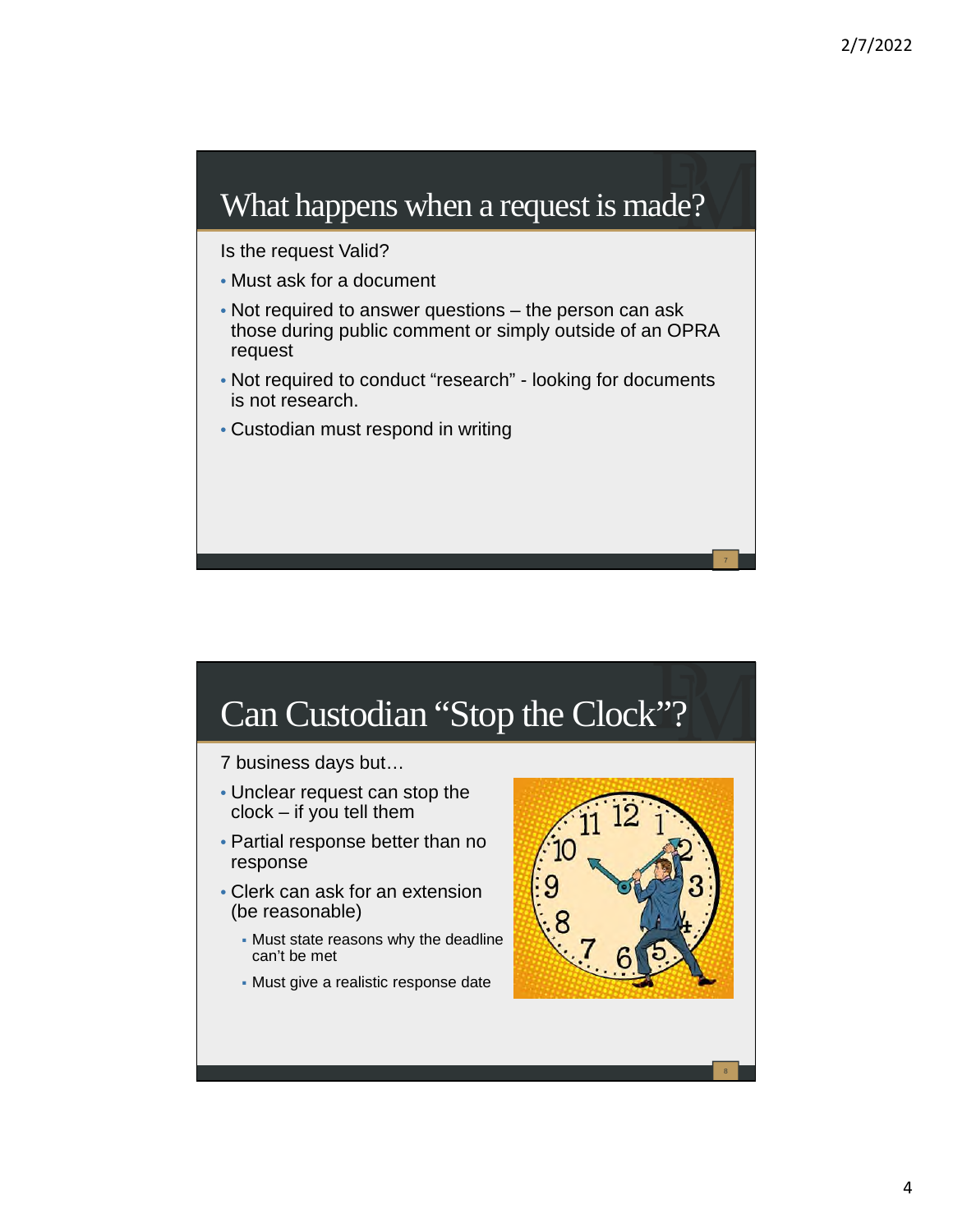# Emails are subject to OPRA!

All the requestor needs is:

- name of the sender or recipient
- subject or topic (search terms)
- date or date range



9

Sample – "Any emails between Mayor Smith and Township Manager Brown between January 1, 2022 and January 31, 2022 discussing the parks or recreation grants."

*Elcavage v. West Milford Township,* (GRC 2009-07)

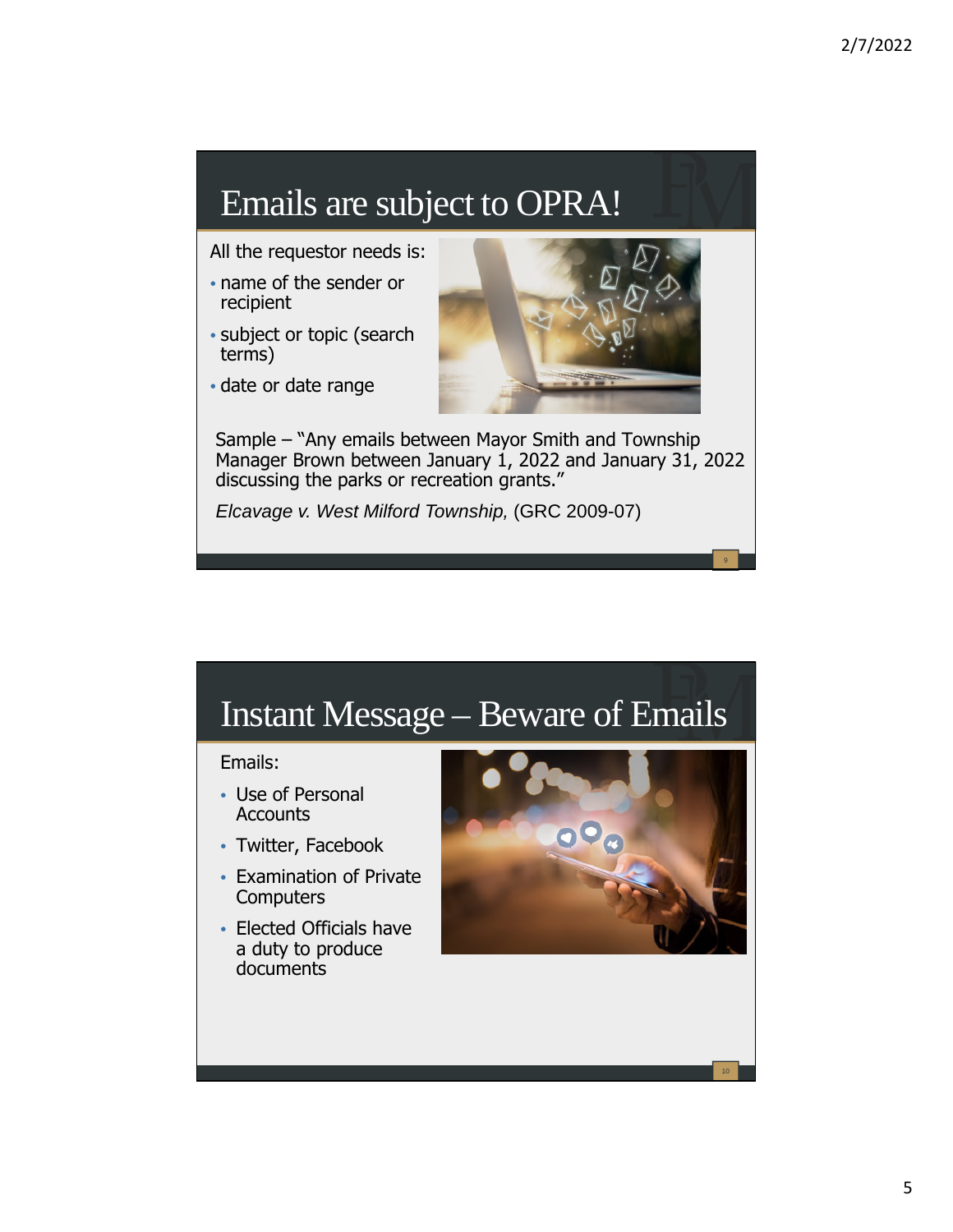## How did the Custodian Search?

Paff Certification - Paff v. New Jersey Department of Labor, 393 N.J. Super. 334 (App. Div. 2007)

sworn statements by agency personnel setting forth in detail the following information:

(1) the search undertaken to satisfy the request;

(2) the documents found that are responsive to the request;

(3) the determination of whether the document or any part thereof is confidential and the source of the confidential information;

(4) a statement of the agency's document retention/destruction policy and the last date on which documents that may have been responsive to the request were destroyed.

• **LIABILITY can switch from Custodian to Elected Official if documents are not provided.**



- OPRA takes time away from normal business
	- Special Service Charges are permitted in some situations
- Exemptions
	- Approximately 25 30 exemptions
	- **Assume all records will be made public**
- Redactions
	- Justify every redaction
	- Create a redaction log
	- Embarrassment not an exemption!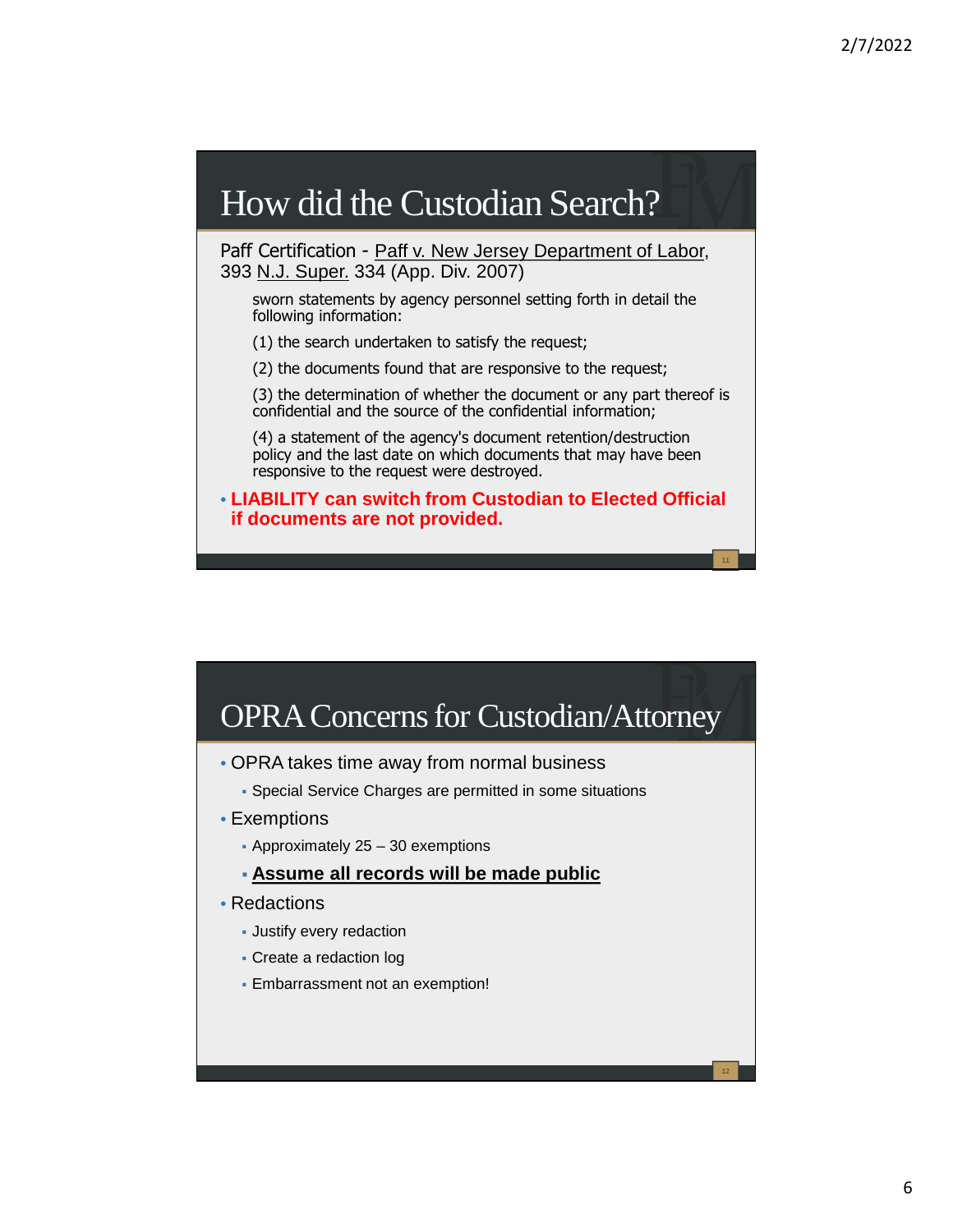## Denying a Request

If challenged, the municipality can be sued in Superior Court or a complaint can be filed with Government Records Council.

- If the Municipality loses at either venue, the Municipality is responsibility for the requestor's reasonable attorney fees.
- Attorney fees are typically more than \$10,000.
- If the Custodian did everything right but an Elected Official does not produce documents, the Court can pass this liability on to the individual Elected Official.  $(4<sup>th</sup>$  Degree Crime, financial penalty and legal fees).

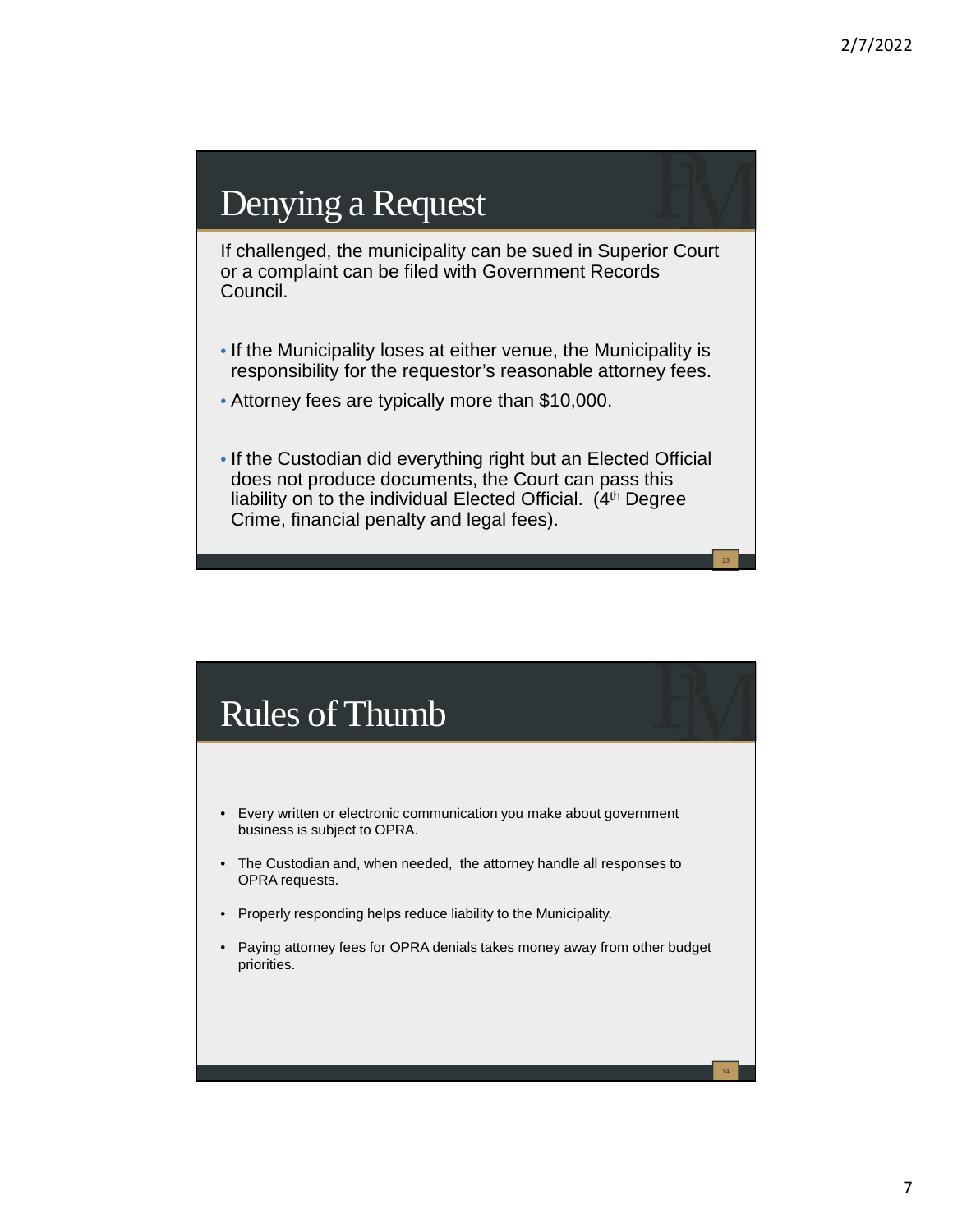#### Rules of Thumb

- Do not destroy public records.
- Only a custodian, with proper permission from the State, can destroy public records.
- If you create a public document on a personal device, you must provide a copy to the custodian so that it can be preserved.

#### ETHICS

- Sadly, the public seems to have adopted a sometime cynical view of the motivations of public officials.
- Allegations against public officials abound.
- The rules governing conflict of interest are essential to your success.

A Public Official is disqualified from participating in judicial or quasi-judicial proceedings in which the official has a conflicting interest that may interfere with the impartial performance of his duties as a member of the public body."

Wyzykowski v. Rizas, 132 N.J. 509, 523 (1993).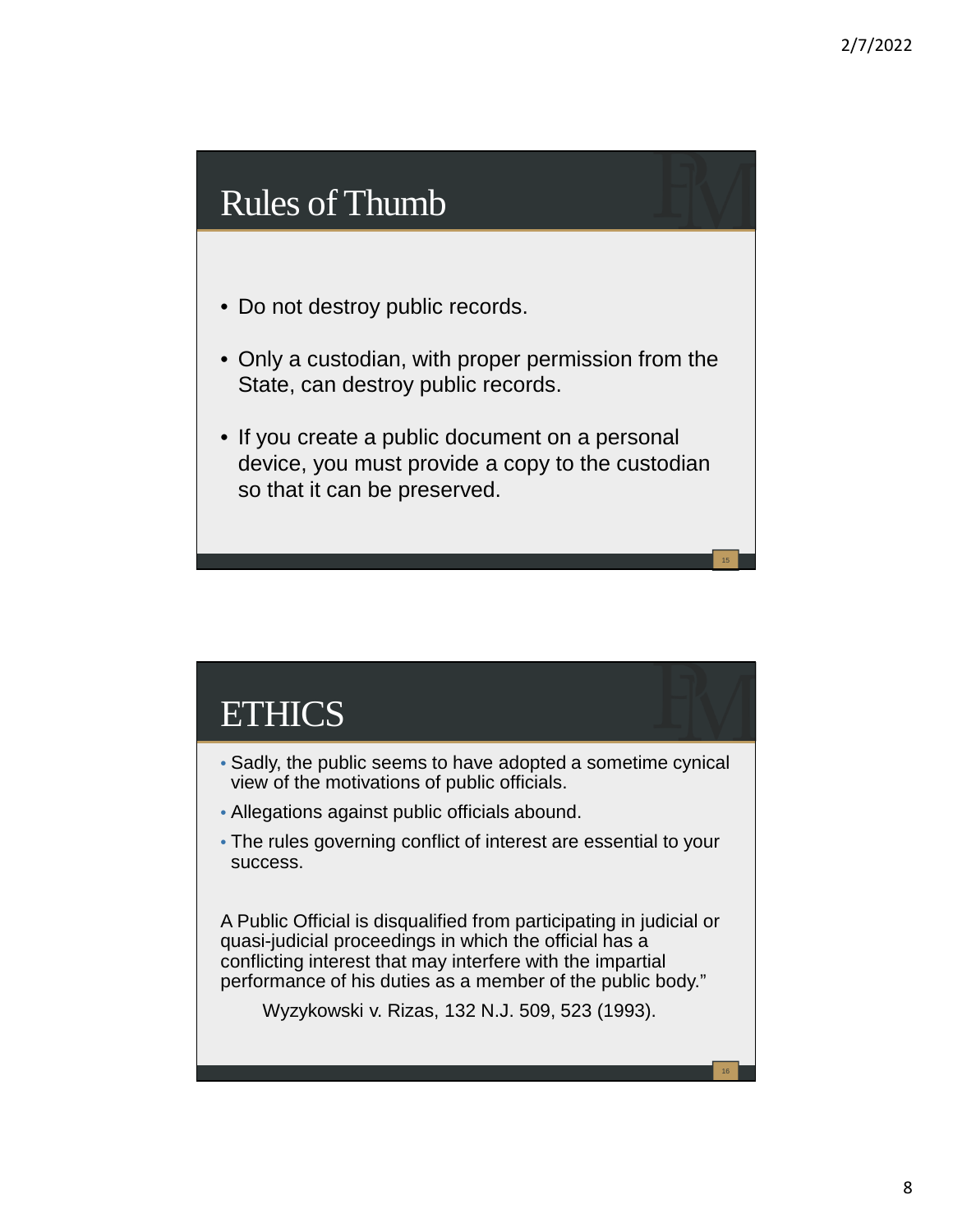18

#### Four Situations for Disqualification

1. Direct pecuniary interests. You cannot vote to award a contract to a company in which you have a financial interest or someone in your family has a financial interest.

2. Indirect pecuniary interests: If you are a member of the Princeton Borough Council, and are employed by Princeton University, you cannot vote on any land use legislation that would benefit the University. Griggs v. Borough of Princeton, 33 N.J. 207 (1960).

3. Direct personal interests: Example: A Council member who votes to either award a contract to a company owned by a woman who was her maid of honor in her wedding; or if they have had a really bad falling out, who votes to deny her company a contract!

4. Indirect personal interests: A member of the Planning Board should recuse himself from voting on an application if a family member, or an organization or company in which (s)he holds a leadership position, owns property within 200' of the subject application property.

#### **ETHICS**

- The Legislature codified these common law principles in the Local Government Ethics Law, N.J.S.A. 40A:9-22.1 et seq.
- Public offices are a public trust
- Must be Integrity in the system
- Perceived conflicts undermine the public trust.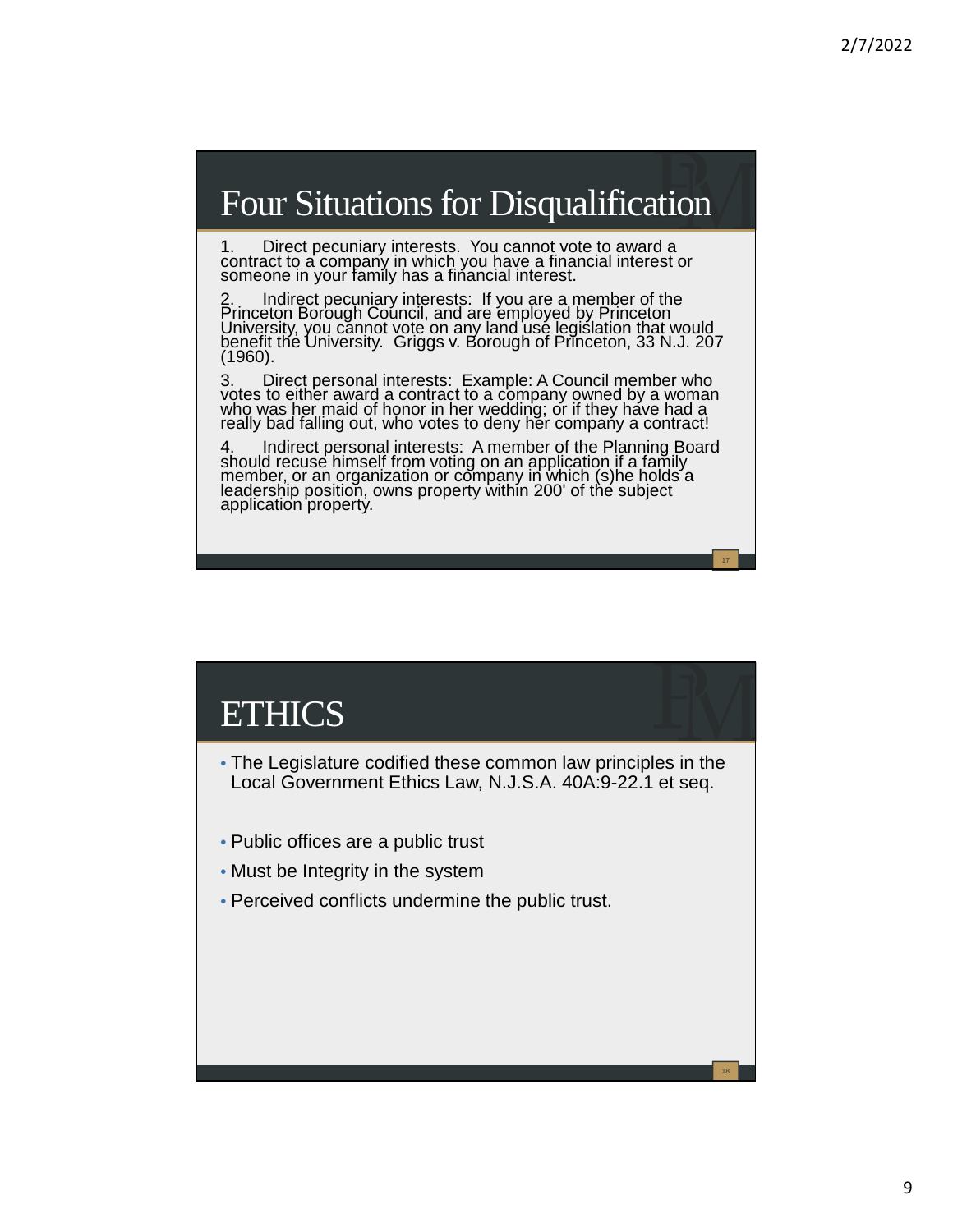## ETHICS – Other Statutes

•Municipal Land Use Law

"No member of the Planning Board shall be permitted to act on any matter in which he has, either directly or indirectly, any personal or financial interests."

# ETHICS

• Criminal Law

N.J.S.A. 2C:27-10: Gifts to public servants.

"a. A public servant commits a crime if, under color of office and in connection with any official act performed or to be performed by the public servant, the public servant directly or indirectly, knowingly solicits, accepts or agrees to accept any benefit, whether the benefit inures to the public servant or another person, to influence the performance of an official duty or to commit a violation of an official duty."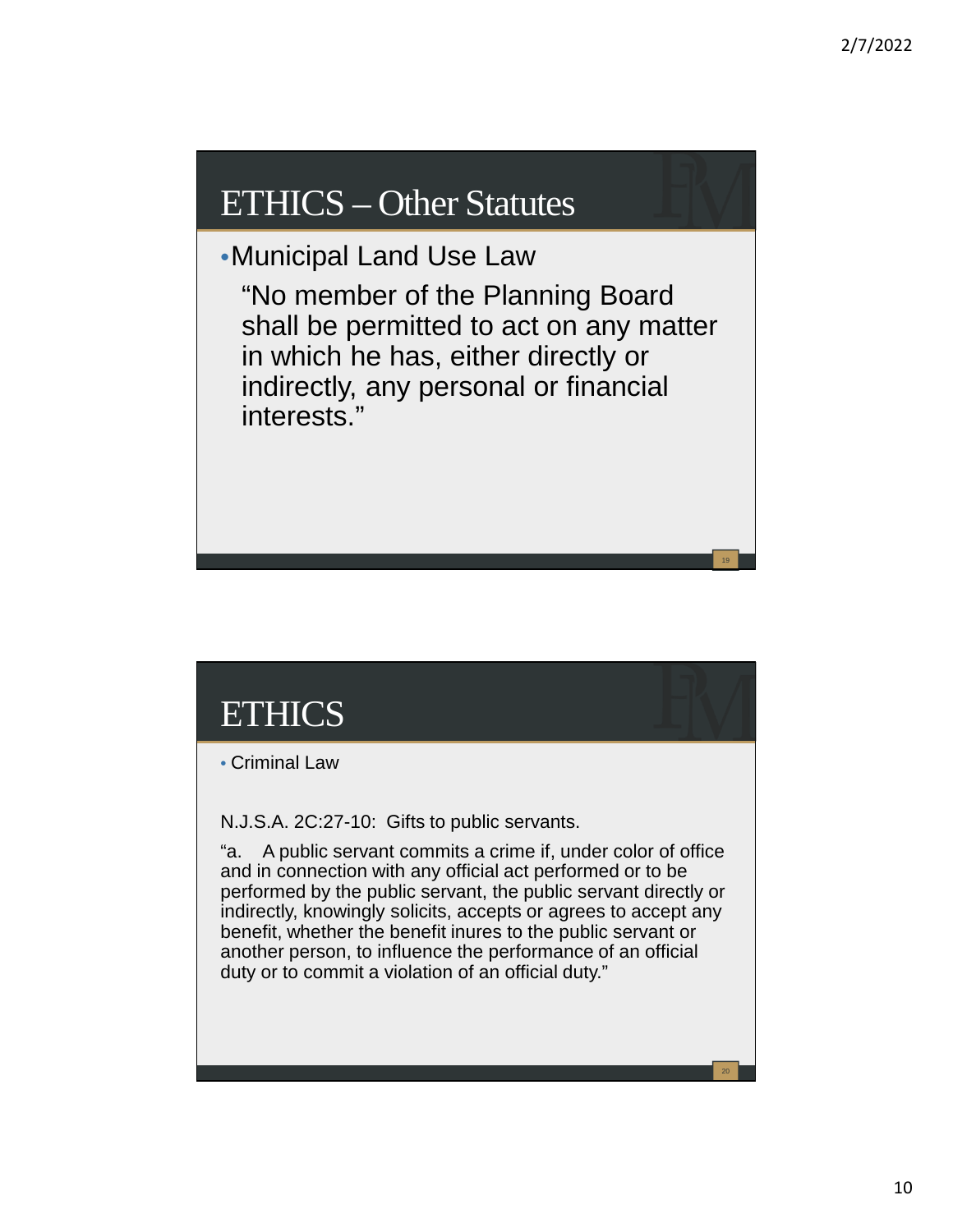## **ETHICS**

An offense prescribed by this section is a crime of the second degree. If that benefit solicited, accepted, agreed to be accepted or received is of a value of \$200.00 or less, any offense prescribed by this section is a crime of the third degree." [compare to  $N.J.S.A.$  40A:9-22.6(a)(3), which has a \$400 threshold].

## Ten Commandments of Civility

- "The Ten Commandments of Public Civility." by John C. Gillespie, Esq., as the same appeared in the League of Municipalities Magazine
- 1. Thou shalt not rudely interrupt a colleague midsentence; nor "speak over" a colleague while she/he is speaking.
- 2. Thou shalt not assume that shrillness of tone is a substitute for substantive dialogue.
- 3. Thou shalt treat the members of the public with the same courtesy as you would if they were members of your municipal family - - and perhaps more importantly, require that they treat you and your colleagues the same way.
- 4. Thou shalt not resort to "zingers" designed solely to embarrass or humiliate your target.